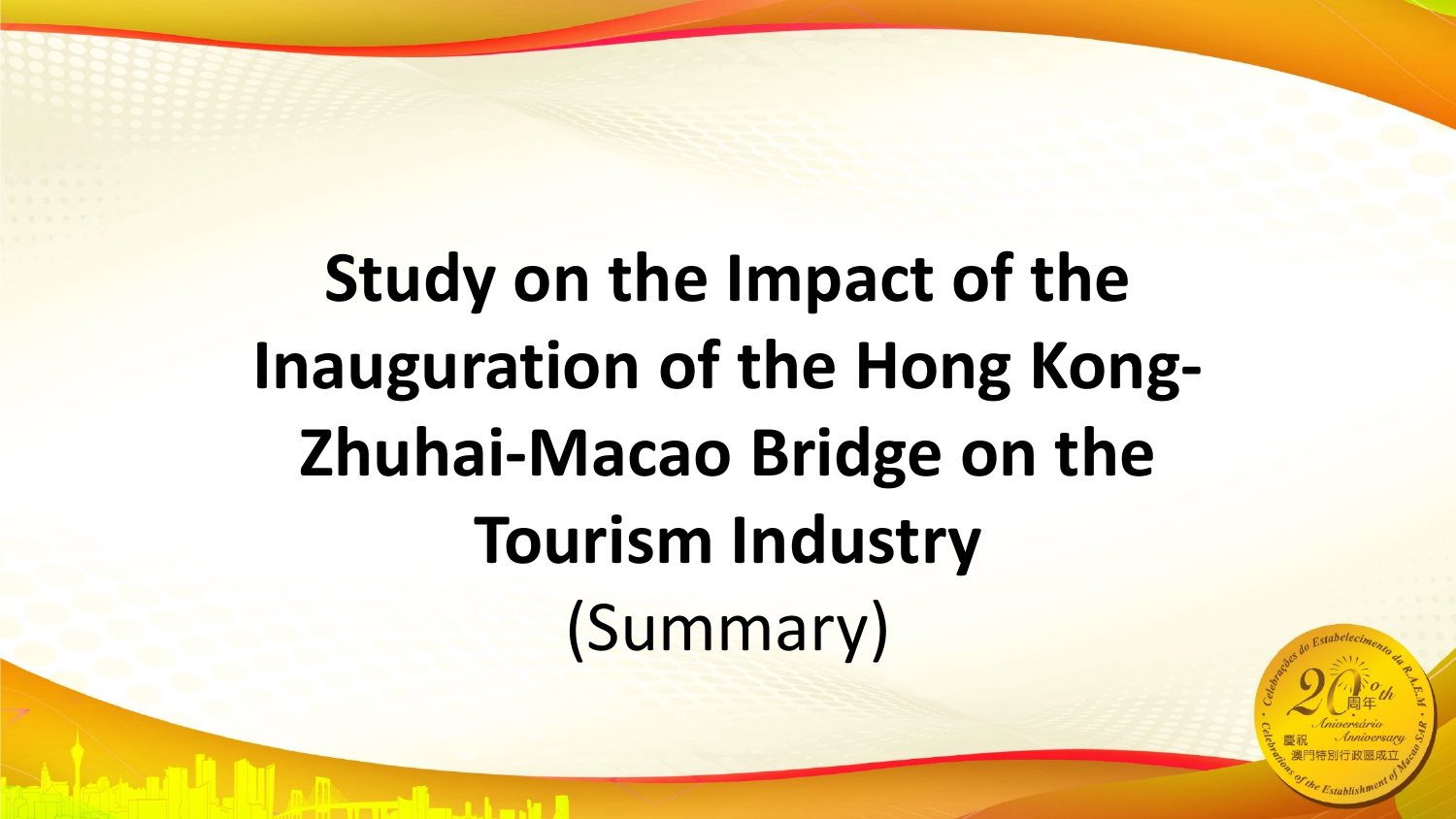# **RESEARCH PURPOSE & METHODOLOGY**

#### Purpose :

• After the inauguration of the Hong Kong-Zhuhai-Macao Bridge (the "Bridge"), Macao Government Tourism Office (MGTO) had commenced the Study on the Impact of the Inauguration of the Hong Kong-Zhuhai-Macao Bridge on the Tourism Industry. Through a systematic study, an objective analysis was carried out upon the situation after the inauguration of the Bridge and to probe into the transformation of visitors' travel pattern, their experience and appraisal of the Bridge.

#### Methodology:

- Face-to-face survey of visitors to Macao at the departure ports
- Face-to-face survey period: April to September, 2019
- Valid questionnaires: 3070

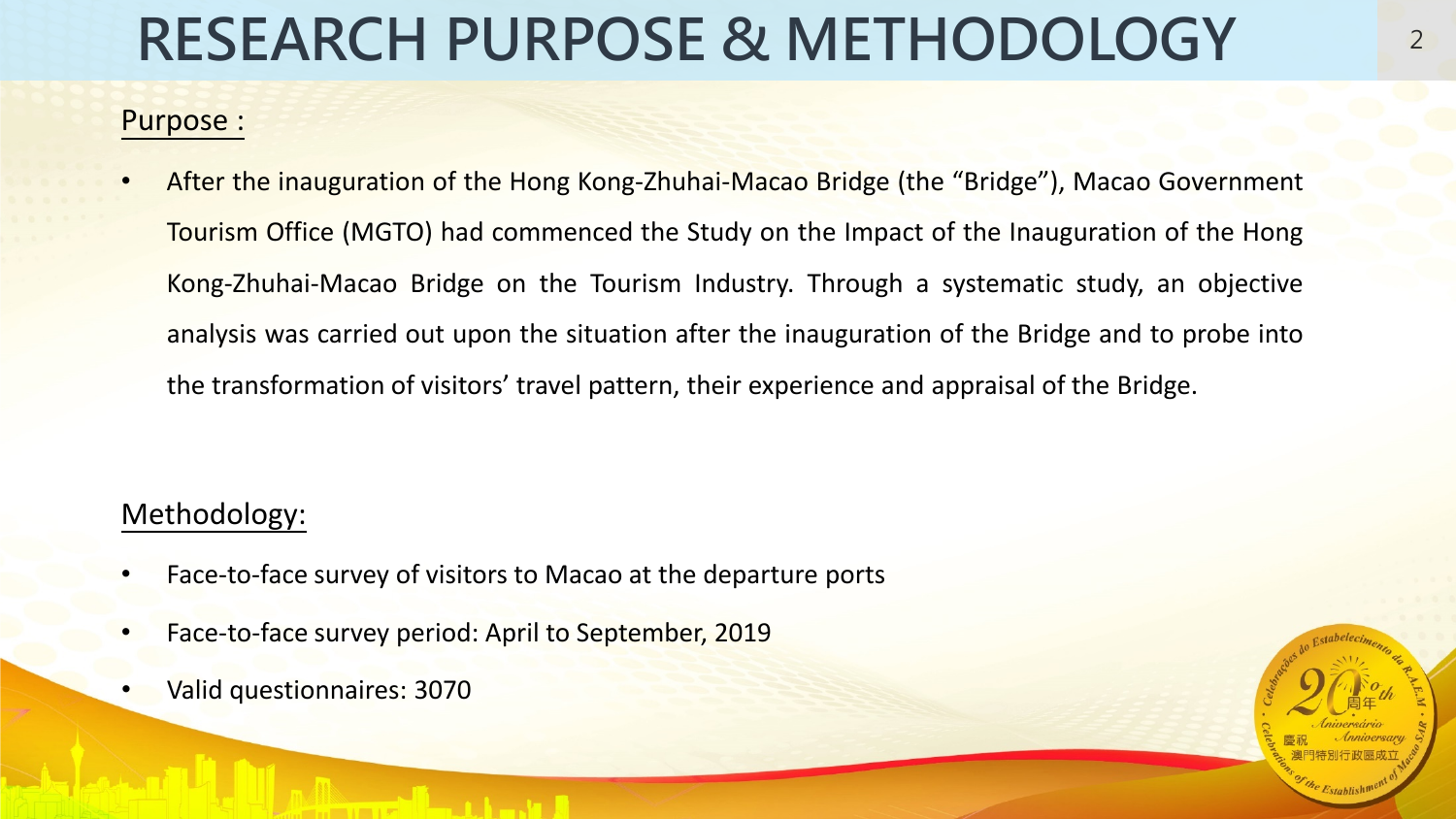# **MAJOR FINDINGS**

### Hong Kong-Zhuhai-Macao Bridge's impact on visitors travel behavior

- 1. Changes on visitors' travel pattern:
	- Using ferry terminals less frequently
	- Drawing more visitors to use Macau International Airport
	- Channeling visitors to neighboring cities
- 2. The awareness level of visitors to Macao towards the Bridge was high and the proportion of visitors opted for double-destination/multi-destination was relatively high.
- 3. The overall satisfaction level towards the Bridge among visitors to Macao was high, but the satisfaction level towards the supporting transportation between the port and urban districts is low.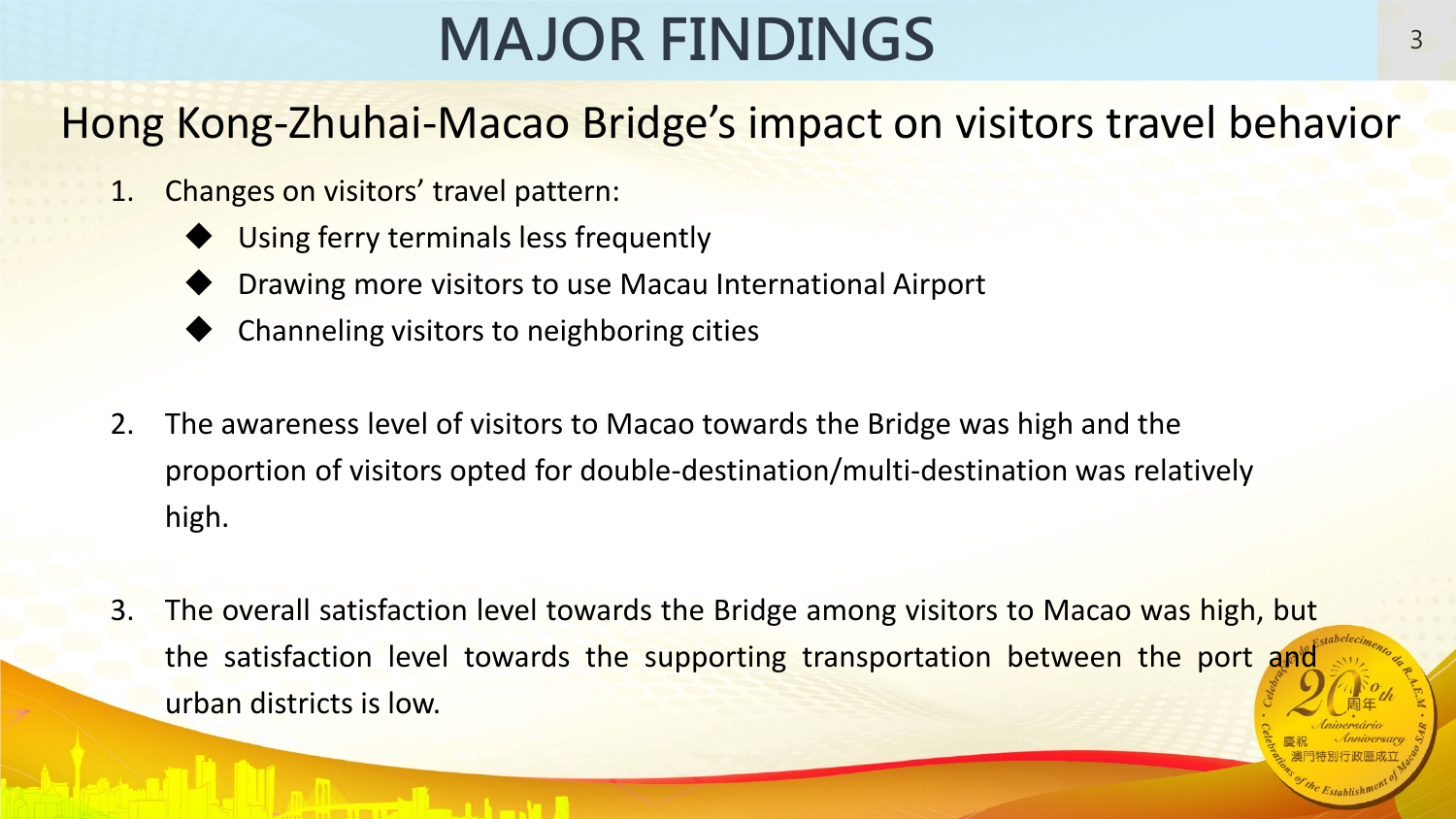### **1. Changes on visitors' travel pattern** <sup>4</sup>

#### **Survey data shows, the visitors' travel pattern has been changed**

| terminals<br><b>Using</b><br>ferry<br>frequently                  | less | 42.7% of visitors indicated that they would use<br>ferry terminals less frequently because of the<br>opening of the Bridge                                                                               |
|-------------------------------------------------------------------|------|----------------------------------------------------------------------------------------------------------------------------------------------------------------------------------------------------------|
|                                                                   |      | 60.6% visitors from Hong Kong expressed that they<br>would use ferry terminals less frequently following<br>the inauguration of the Bridge                                                               |
| 2. Drawing more visitors to<br><b>Macau International Airport</b> | use  | Although most visitors entered and left Macao via<br>the same port of entry, amongst those who<br>entered via the Bridge (Zhuhai-Macao Port), 23.7%<br>left the city via the Macau International Airport |

3. Channeling visitors to neighboring cities

Amongst visitors who entered Macao via the Macau International Airport, 21.9% of them would leave the city via the Bridge

Establish<sup>11</sup>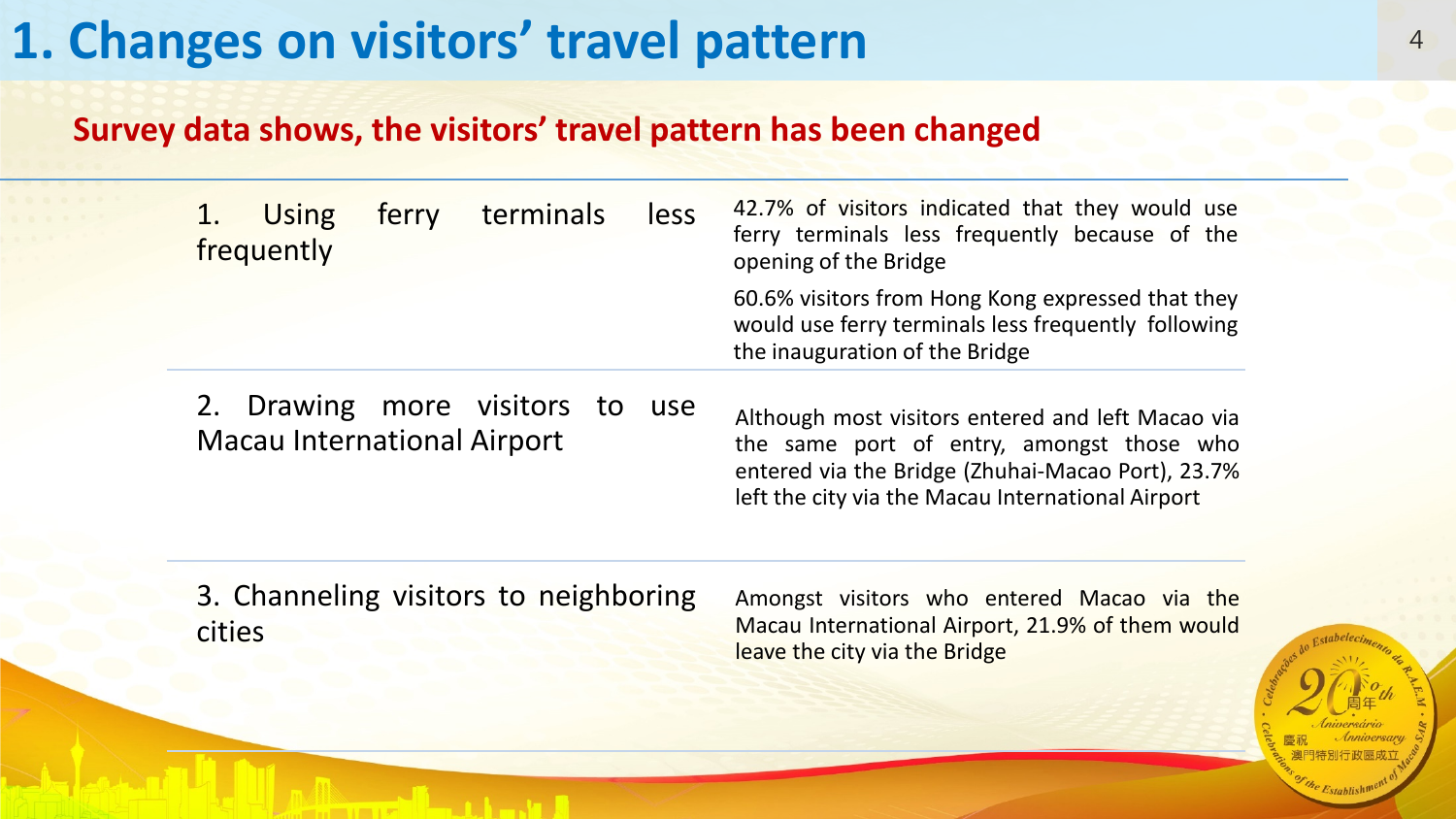### **2. Awareness of the Hong Kong-Zhuhai-Macao Bridge**

**85.7% visitors were aware that the inauguration of the Bridge, awarenesslevel is relatively high .**

**Level of Awareness of the inauguration of the Bridge** 

(N=3070)

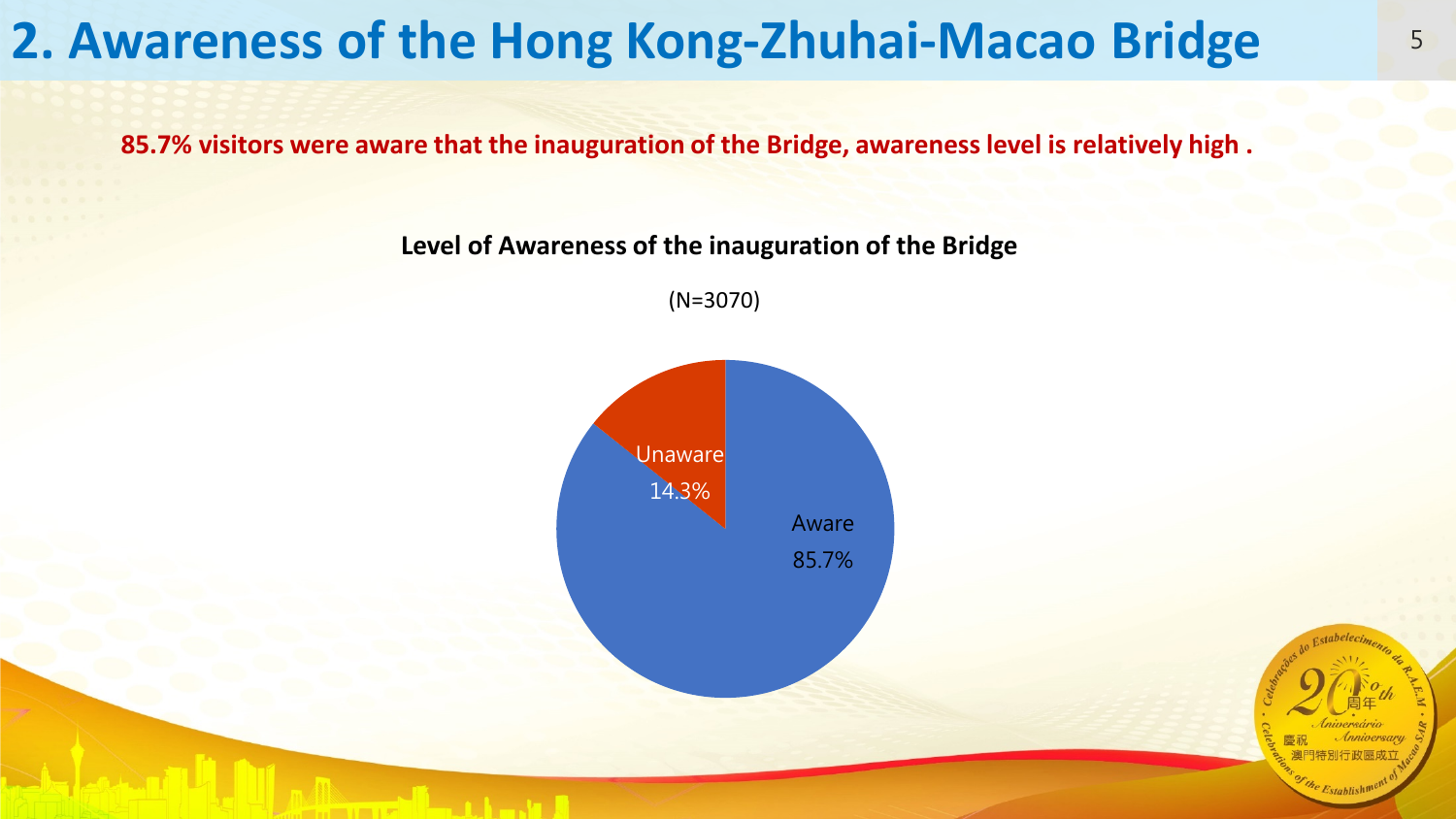## **2. Reasons for using Hong Kong-Zhuhai-Macao Bridge** <sup>6</sup>

" Out of curiosity to experience something new and the over-100-billion infrastructure across sea" is the main reason for **willingness to use the Hong Kong-Zhuhai-Macao Bridge.**



**Reasons for using the Bridge**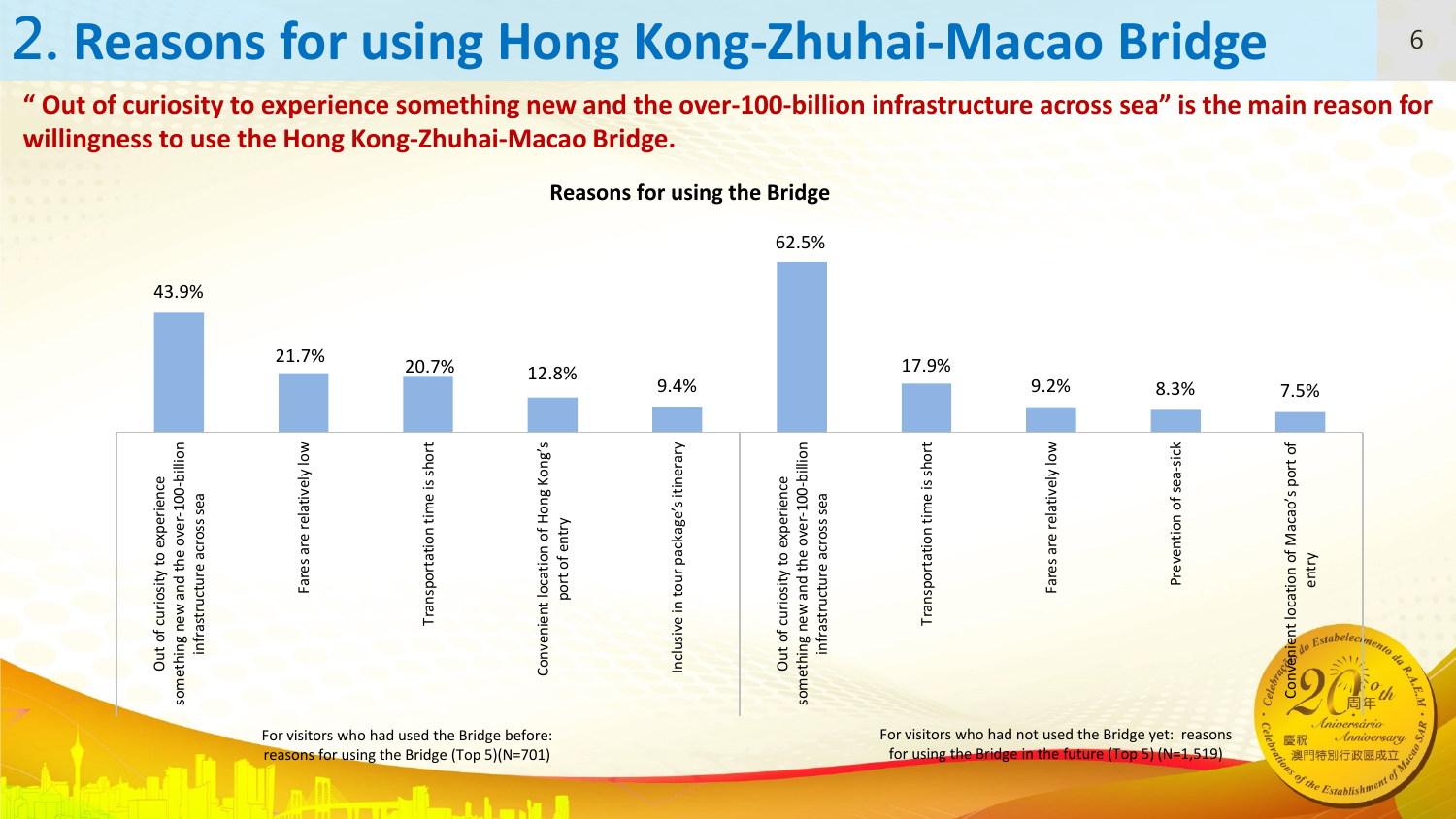# **2. Willingness to travel to other cities in one trip after the inauguration**

### **of the Bridge**

A high proportion of visitors to Macao (71.9%) expressed that they would travel to Macao and Hong Kong in one trip after the inauguration of the Bridge. 61.6% of visitors expressed that they would travel to Macao and other cities in Mainland China in one trip.

7

### **Willingness to travel to other cities in one trip after the inauguration of the Bridge**

Visitors to Macao

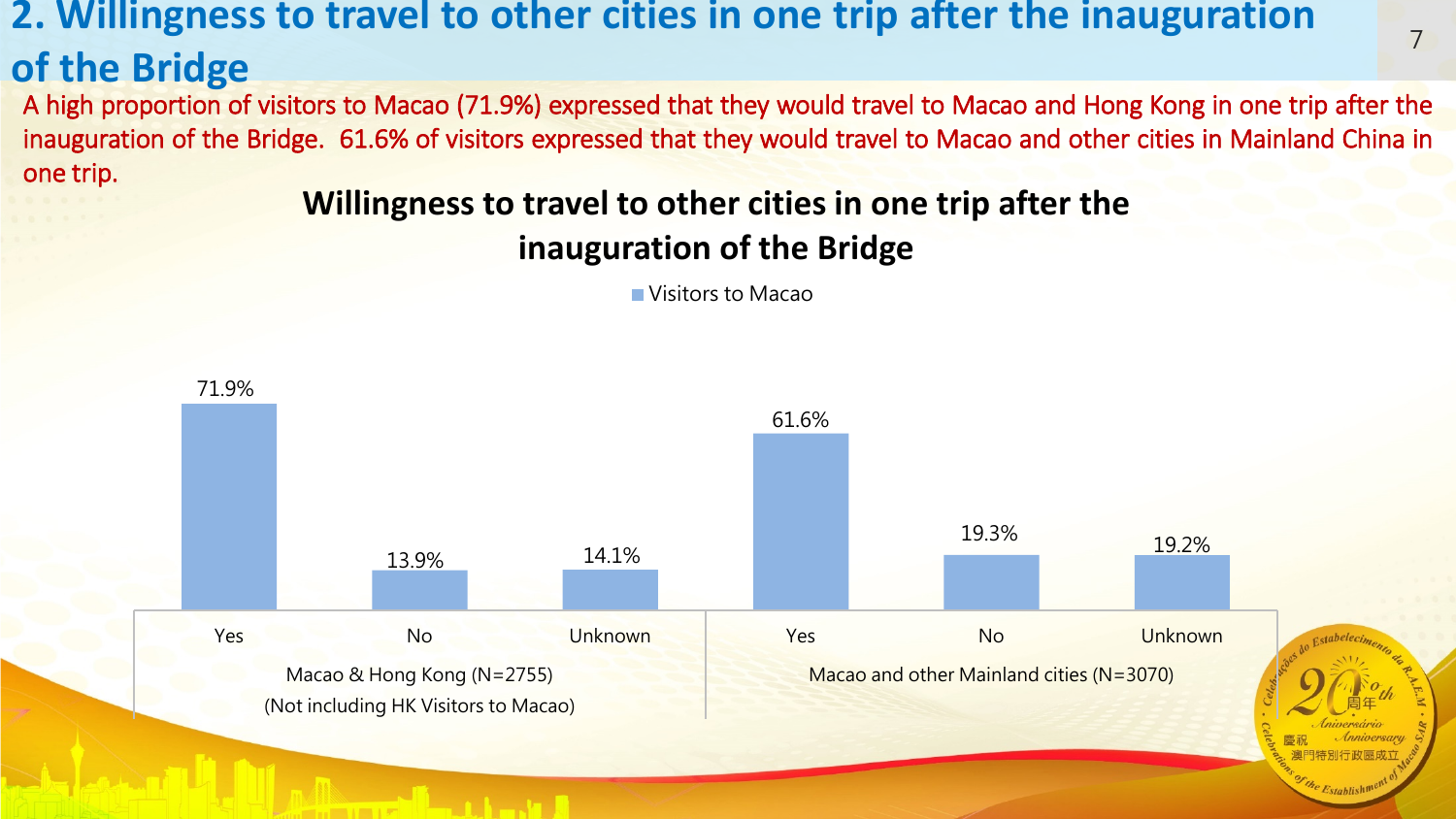**2. Changes in frequency of traveling to other cities after the inauguration of the Bridge** <sup>8</sup>

**The first five cities where visitors to Macao would visit most frequently because of the inauguration of the Bridge are Macao, Hong Kong, Zhuhai, Guangzhou and Shenzhen.**

#### **The most frequently visited cities after the inauguration of the Bridge (Top 5)**

Visitors to Macao (N=3070)